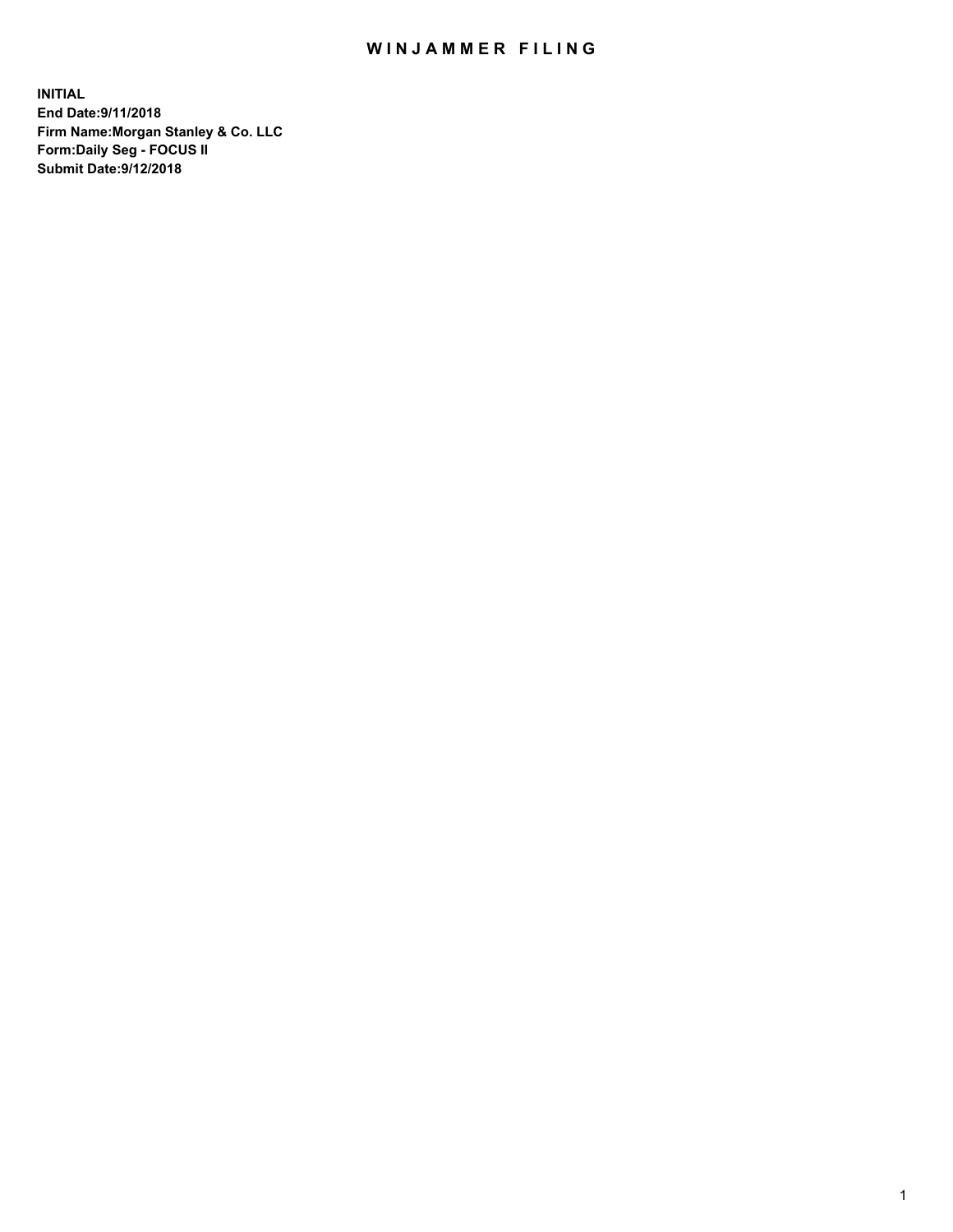**INITIAL End Date:9/11/2018 Firm Name:Morgan Stanley & Co. LLC Form:Daily Seg - FOCUS II Submit Date:9/12/2018 Daily Segregation - Cover Page**

| Name of Company                                                                                                                                                                                                                                                                                                               | Morgan Stanley & Co. LLC                                    |
|-------------------------------------------------------------------------------------------------------------------------------------------------------------------------------------------------------------------------------------------------------------------------------------------------------------------------------|-------------------------------------------------------------|
| <b>Contact Name</b>                                                                                                                                                                                                                                                                                                           | <b>Ikram Shah</b>                                           |
| <b>Contact Phone Number</b>                                                                                                                                                                                                                                                                                                   | 212-276-0963                                                |
| <b>Contact Email Address</b>                                                                                                                                                                                                                                                                                                  | Ikram.shah@morganstanley.com                                |
| FCM's Customer Segregated Funds Residual Interest Target (choose one):<br>a. Minimum dollar amount: ; or<br>b. Minimum percentage of customer segregated funds required:% ; or<br>c. Dollar amount range between: and; or<br>d. Percentage range of customer segregated funds required between:% and%.                        | 280,000,000<br><u>0</u><br><u>00</u><br>0 <sup>0</sup>      |
| FCM's Customer Secured Amount Funds Residual Interest Target (choose one):<br>a. Minimum dollar amount: ; or<br>b. Minimum percentage of customer secured funds required:%; or<br>c. Dollar amount range between: and; or<br>d. Percentage range of customer secured funds required between:% and%.                           | 140,000,000<br><u>0</u><br>0 <sub>0</sub><br>0 <sub>0</sub> |
| FCM's Cleared Swaps Customer Collateral Residual Interest Target (choose one):<br>a. Minimum dollar amount: ; or<br>b. Minimum percentage of cleared swaps customer collateral required:%; or<br>c. Dollar amount range between: and; or<br>d. Percentage range of cleared swaps customer collateral required between:% and%. | 92,000,000<br><u>0</u><br>0 Q<br>00                         |

Attach supporting documents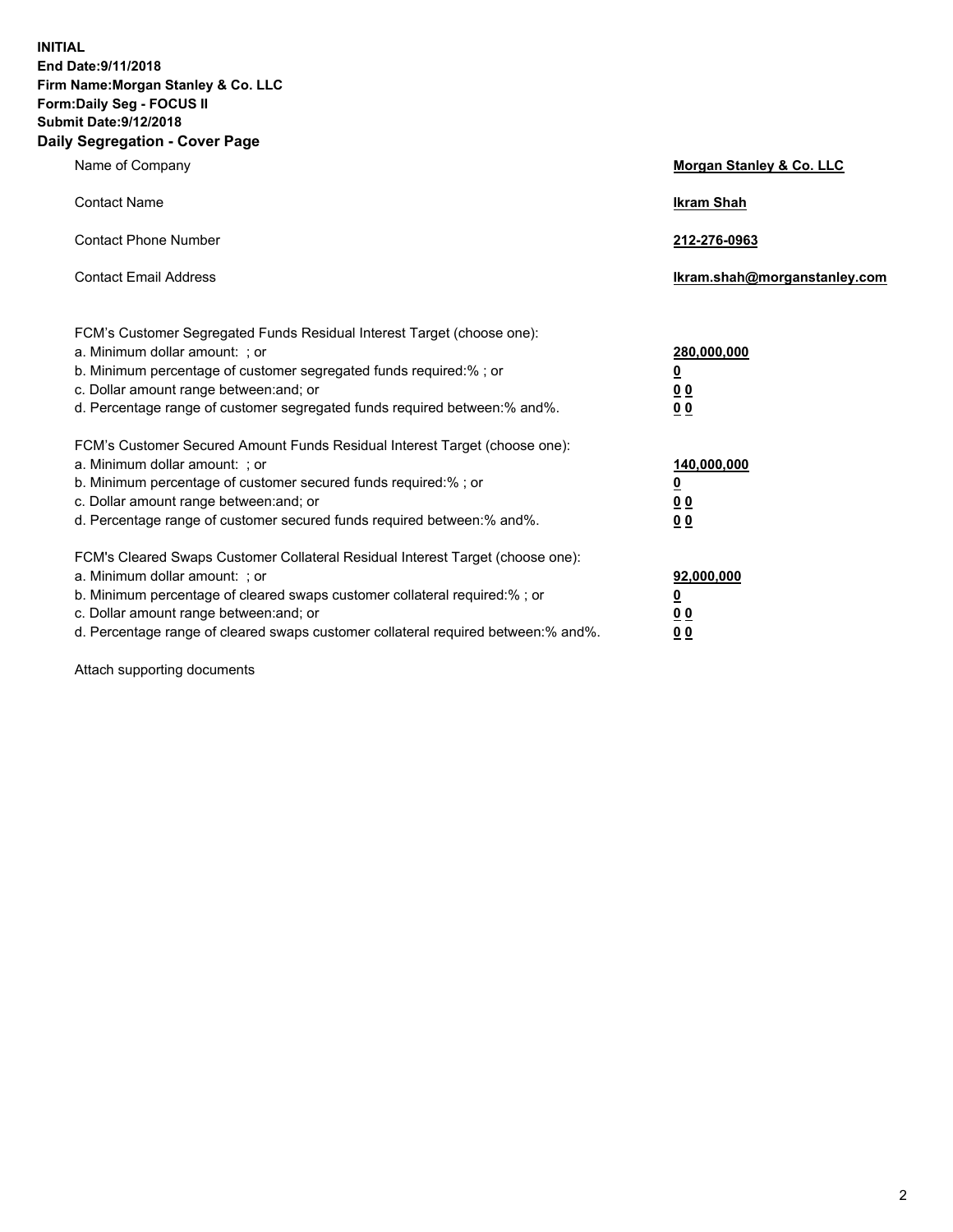## **INITIAL End Date:9/11/2018 Firm Name:Morgan Stanley & Co. LLC Form:Daily Seg - FOCUS II Submit Date:9/12/2018 Daily Segregation - Secured Amounts**

Foreign Futures and Foreign Options Secured Amounts Amount required to be set aside pursuant to law, rule or regulation of a foreign government or a rule of a self-regulatory organization authorized thereunder

- 1. Net ledger balance Foreign Futures and Foreign Option Trading All Customers A. Cash **3,532,718,850** [7315]
	- B. Securities (at market) **2,389,551,854** [7317]
- 2. Net unrealized profit (loss) in open futures contracts traded on a foreign board of trade **-631,808,470** [7325]
- 3. Exchange traded options
	- a. Market value of open option contracts purchased on a foreign board of trade **29,574,414** [7335]
	- b. Market value of open contracts granted (sold) on a foreign board of trade **-26,435,422** [7337]
- 4. Net equity (deficit) (add lines 1. 2. and 3.) **5,293,601,226** [7345]
- 5. Account liquidating to a deficit and account with a debit balances gross amount **305,956,488** [7351] Less: amount offset by customer owned securities **-302,472,304** [7352] **3,484,184**
- 6. Amount required to be set aside as the secured amount Net Liquidating Equity Method (add lines 4 and 5)
- 7. Greater of amount required to be set aside pursuant to foreign jurisdiction (above) or line 6.

## FUNDS DEPOSITED IN SEPARATE REGULATION 30.7 ACCOUNTS

- 1. Cash in banks
	- A. Banks located in the United States **697,603,124** [7500]
	- B. Other banks qualified under Regulation 30.7 **607,474,776** [7520] **1,305,077,900**
- 2. Securities
	- A. In safekeeping with banks located in the United States **34,686,046** [7540]
	- B. In safekeeping with other banks qualified under Regulation 30.7 **0** [7560] **34,686,046** [7570]
- 3. Equities with registered futures commission merchants
	-
	- B. Securities **0** [7590]
	- C. Unrealized gain (loss) on open futures contracts **1,306,820** [7600]
	- D. Value of long option contracts **0** [7610]
- E. Value of short option contracts **0** [7615] **8,215,248** [7620]
- 4. Amounts held by clearing organizations of foreign boards of trade
	- A. Cash **0** [7640]
	- B. Securities **0** [7650]
	- C. Amount due to (from) clearing organization daily variation **0** [7660]
	- D. Value of long option contracts **0** [7670]
	- E. Value of short option contracts **0** [7675] **0** [7680]
- 5. Amounts held by members of foreign boards of trade
	-
	-
	- C. Unrealized gain (loss) on open futures contracts **-633,115,290** [7720]
	- D. Value of long option contracts **29,574,414** [7730]
	- E. Value of short option contracts **-26,435,422** [7735] **4,139,809,174**
- 6. Amounts with other depositories designated by a foreign board of trade **0** [7760]
- 7. Segregated funds on hand **0** [7765]
- 8. Total funds in separate section 30.7 accounts **5,487,788,368** [7770]
- 9. Excess (deficiency) Set Aside for Secured Amount (subtract line 7 Secured Statement Page 1 from Line 8)
- 10. Management Target Amount for Excess funds in separate section 30.7 accounts **140,000,000** [7780]
- 11. Excess (deficiency) funds in separate 30.7 accounts over (under) Management Target **50,702,958** [7785]

**0** [7305]

[7354] **5,297,085,410** [7355]

**5,297,085,410** [7360]

[7530]

A. Cash **6,908,428** [7580]

 A. Cash **2,414,919,664** [7700] B. Securities **2,354,865,808** [7710] [7740] **190,702,958** [7380]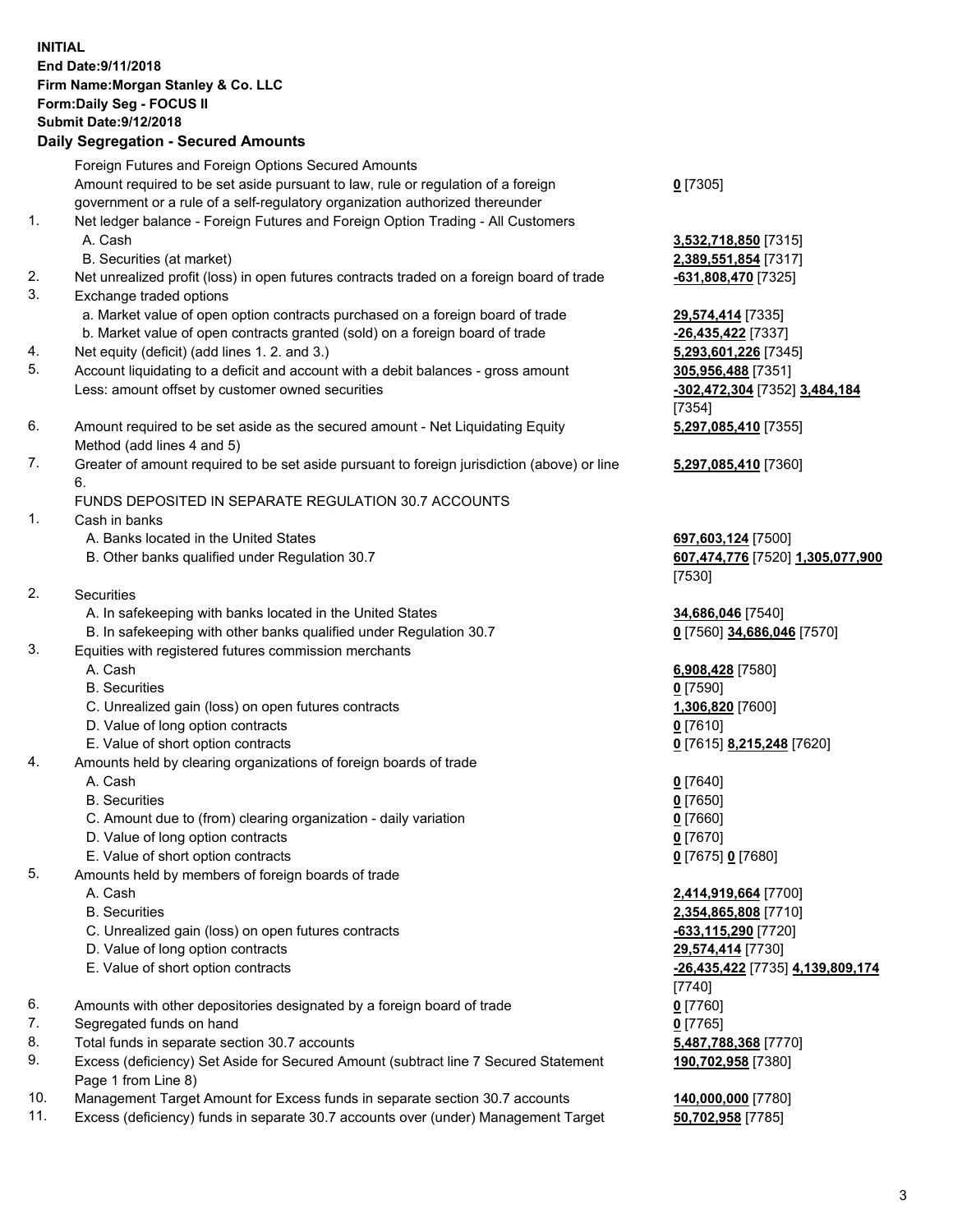**INITIAL End Date:9/11/2018 Firm Name:Morgan Stanley & Co. LLC Form:Daily Seg - FOCUS II Submit Date:9/12/2018 Daily Segregation - Segregation Statement** SEGREGATION REQUIREMENTS(Section 4d(2) of the CEAct) 1. Net ledger balance A. Cash **11,909,921,276** [7010] B. Securities (at market) **6,014,029,747** [7020] 2. Net unrealized profit (loss) in open futures contracts traded on a contract market **-948,333,827** [7030] 3. Exchange traded options A. Add market value of open option contracts purchased on a contract market **406,113,115** [7032] B. Deduct market value of open option contracts granted (sold) on a contract market **-469,682,134** [7033] 4. Net equity (deficit) (add lines 1, 2 and 3) **16,912,048,177** [7040] 5. Accounts liquidating to a deficit and accounts with debit balances - gross amount **414,856,923** [7045] Less: amount offset by customer securities **-411,947,693** [7047] **2,909,230** [7050] 6. Amount required to be segregated (add lines 4 and 5) **16,914,957,407** [7060] FUNDS IN SEGREGATED ACCOUNTS 7. Deposited in segregated funds bank accounts A. Cash **4,689,283,470** [7070] B. Securities representing investments of customers' funds (at market) **0** [7080] C. Securities held for particular customers or option customers in lieu of cash (at market) **955,600,579** [7090] 8. Margins on deposit with derivatives clearing organizations of contract markets A. Cash **6,531,068,633** [7100] B. Securities representing investments of customers' funds (at market) **0** [7110] C. Securities held for particular customers or option customers in lieu of cash (at market) **5,058,429,168** [7120] 9. Net settlement from (to) derivatives clearing organizations of contract markets **68,577,993** [7130] 10. Exchange traded options A. Value of open long option contracts **406,113,115** [7132] B. Value of open short option contracts **-469,682,134** [7133] 11. Net equities with other FCMs A. Net liquidating equity **5,399,105** [7140] B. Securities representing investments of customers' funds (at market) **0** [7160] C. Securities held for particular customers or option customers in lieu of cash (at market) **0** [7170] 12. Segregated funds on hand **0** [7150] 13. Total amount in segregation (add lines 7 through 12) **17,244,789,929** [7180] 14. Excess (deficiency) funds in segregation (subtract line 6 from line 13) **329,832,522** [7190]

- 15. Management Target Amount for Excess funds in segregation **280,000,000** [7194]
- 16. Excess (deficiency) funds in segregation over (under) Management Target Amount Excess

**49,832,522** [7198]